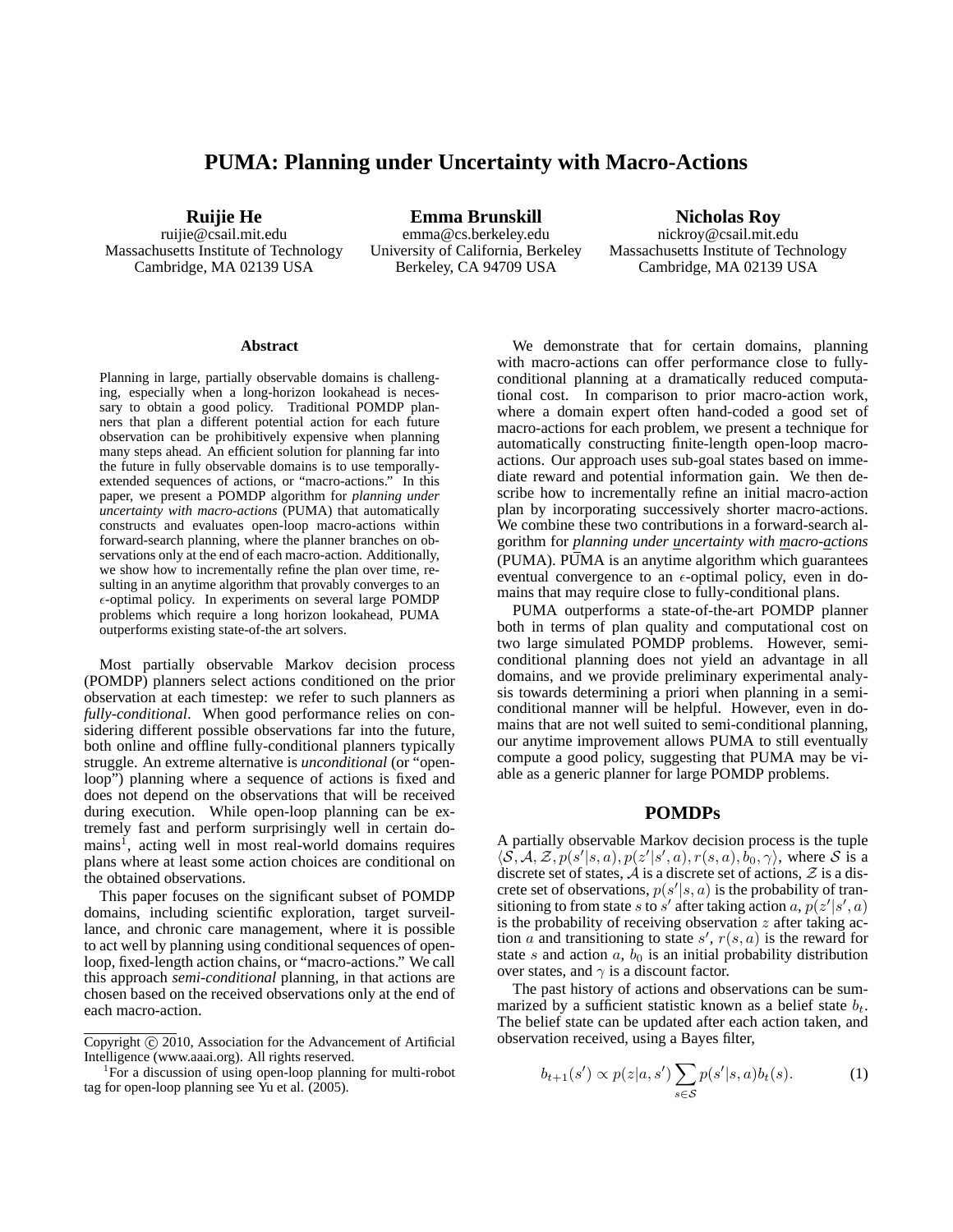The goal of POMDP planning is to compute a policy  $\pi : b \rightarrow$ a which map beliefs to actions, with the highest value function  $V^{\pi}(b)$ .  $V^{\pi}(b)$  specifies the expected infinite-horizon reward of executing policy  $\pi$  starting at any belief b,

$$
V^{\pi}(b) = \sum_{s \in \mathcal{S}} r(s, \pi(b))b(s) + \gamma \sum_{z \in Z} p(z|b, \pi(b))V^{\pi}(b^{\pi(b), z}). \tag{2}
$$

# **Forward Search POMDP Planning**

Current state-of-the-art, fully-conditional, offline planners, such as the SARSOP algorithm (Kurniawati, Hsu, and Lee 2008), compute an explicit representation of the value function. In contrast, online forward search planners (see the survey by Ross, Pineau, Paquet and Chaib-draa, 2008) estimate the belief-action value only for the current belief. The value of each action is computed by constructing a forward search tree that alternately expands potential actions, and branches on possible observations, to a fixed horizon H.

Unfortunately, the computational complexity of fullyconditional forward search planning scales exponentially with the horizon length, due to the breadth-first expansion of possible actions and observations. Particularly for large problems, the growth in cost with search depth typically limits a full forward search to a short horizon, causing poor performance in problems that require a long lookahead. To improve the performance of short horizon search, domainspecific heuristics can be used to approximate the value at the leaves, but human intervention is required to choose the heuristics. An alternative to heuristics is to compute an offline approximation of the value function to be used at the tree leaves. Unfortunately it is often difficult to find a small enough reduction of the original problem that can be solved and yet still provides a good value estimate at the leaves of the search tree.

By using macro-actions to restrict the policy space and reduce the action branching factor, semi-conditional forwardsearch POMDP planners can reduce the computational cost. If  $A$  is the set of macro-actions and  $L$  is an upper-bound on the length of each macro-action, the cost due to action branching shrinks from  $O(|A|^H)$  to  $O(|\tilde{A}|^{H/L})$ . This reduction in computational complexity allows the planner to search much farther into the future, which may enable good plans to be found without relying on a heuristic at the leaves. Implicit in this statement is the assumption that only a subset of the potential macro-actions between lengths 1 to  $L$  will be considered, otherwise the computational savings will be lost. However, this choice also directly restricts the plan space of the search process, possibly resulting in reduced performance. Therefore, it is crucial to be able to generate macroactions that are anticipated to be part of a good plan. Prior work achieved this by hand-coding macro-actions (such as work by He and Roy, 2009). In this paper we present an automatic way to generate finite-length, open-loop macroactions that empirically produces good performance.

# **Generating Macro-actions**

The best macro-action that can be executed from any two beliefs often varies greatly, especially since the two beliefs could have support over very different regions of the state space. Rather than using a large, fixed set of macro-actions for every belief, our planner instead re-generates a new set of macro-actions at every step, and evaluates the values of these macro-actions using forward search.

To generate macro-actions automatically, a naïve approach would be to chain together randomly sampled primitive actions. However, the space of possible macro-actions of maximum length  $L$  grows exponentially larger with  $L$ , making it unlikely that a randomly-generated macro-action would be the best possible open-loop action sequence that the agent could have executed. In contrast, many macroaction planners in fully-observable domains create minipolicies designed to achieve sub-goals (for example, see Mc-Govern 1998, and Stolle and Precup 2002). We hypothesize that sub-goals are similarly applicable within a POMDP context.

### **Reward exploitation/information gathering weights**

To select suitable sub-goals, we take inspiration from Cassandra et al.'s 1996 and Hsiao et al.'s 2008 work showing that good POMDP performance can be achieved by choosing either actions with high rewards or actions with a large gain in information under the current belief. Our macroactions are therefore finite-length open-loop plans designed to take the agent from a possible state under the current belief towards a state that will provide either a large immediate reward or a large gain in information.

We compute two set of weights,  $w_r$  and  $w_i$ , that correspond to the reward exploitation and information gain metric, respectively. Two weights,  $w_r(s)$  and  $w_i(s)$  are computed for each state: these weights specify the probability that the planner will choose state  $s$  as a sub-goal for generating a reward-exploitation or information-gain macro-action. To calculate the reward exploitation weights, we first compute a reward exploitation heuristic  $(RE)$  for each state s:

$$
RE(s) = \max_{a \in \mathcal{A}} (R_S(s, a) - R_{min})/(R_{max} - R_{min}).
$$
 (3)

 $RE(s)$  is the best immediate reward for state s, normalized by the minimum and maximum instantaneous rewards. This ensures that RE is strictly positive. The reward exploitation weights are computed by normalizing the heuristic values:

$$
w_r(s) = RE(s) / \sum_s RE(s).
$$
 (4)

To compute  $w_i$ , we first compute an information gain heuristic (IG) which computes the entropy associated with the observation emission probabilities from each state  $s$ , versus a uniform distribution:

$$
IG(s) = \sum_{k=1}^{|Z|} \left( -\frac{1}{|Z|} \log(\frac{1}{|Z|}) + p(z_k|s) \log(p(z_k|s)) \right).
$$

The lower the entropy over the observation emission probabilities, the higher the probability that the agent will obtain an observation that provides positive information about the state of the world. To compute the information gain weights we normalize the  $IG$  values to sum to one:

$$
w_i(s) = IG(s) / \sum_s IG(s).
$$
 (5)

As both  $w_r$  and  $w_i$  are belief-independent, the sets of weights only need to be computed once for each problem.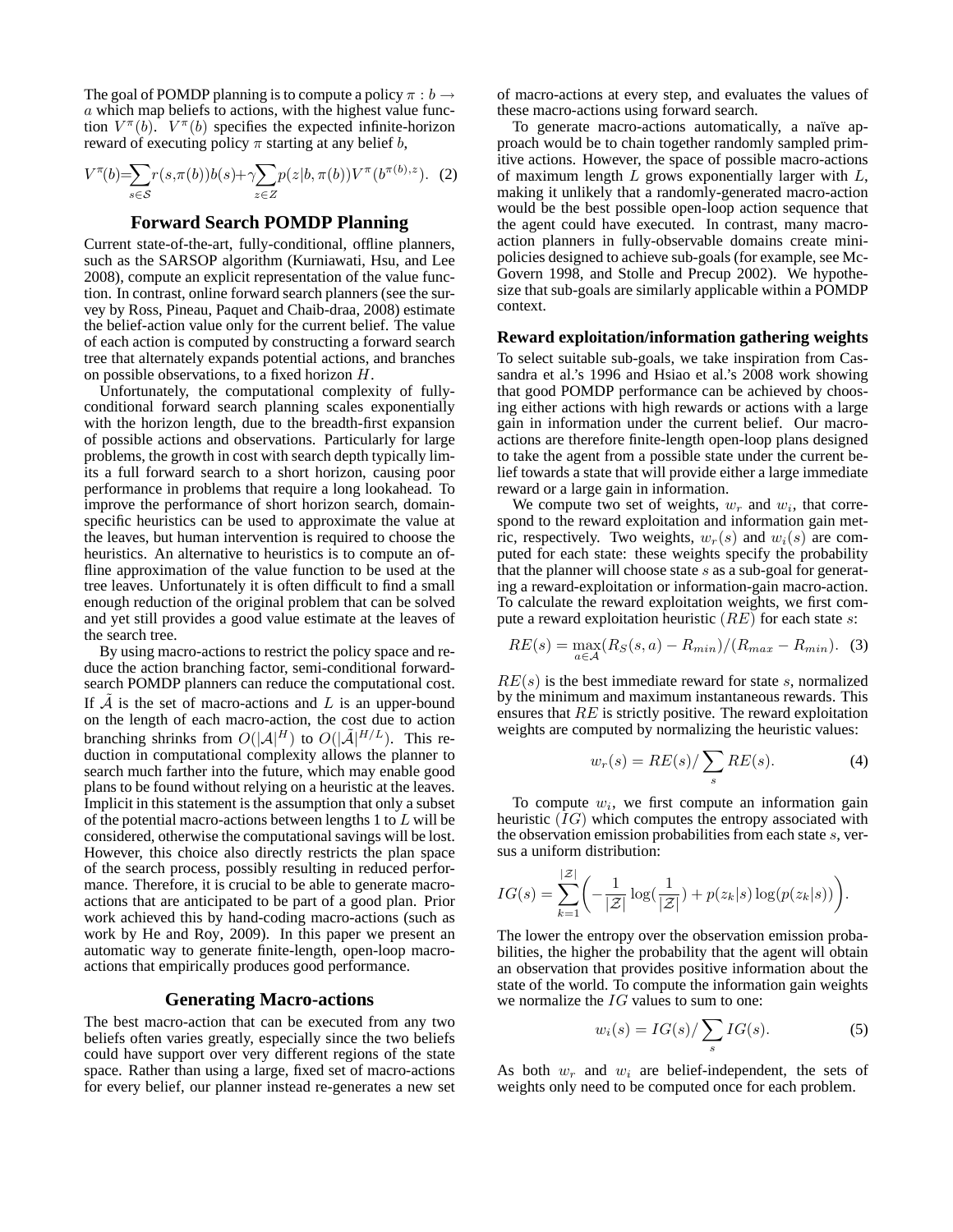### **Algorithm 1** GENERATEMACROS()

**Require:** Current belief  $b_c$ , Num macros M, Max length L 1: **for**  $k = 1$  to M **do** 2: Sample state  $s_{s,k}$  from  $b_c$ 3:  $V_g \leftarrow 0$ <br>4: while  $V_g$ 4: **while**  $V_g(s_{s,k}) == 0$  **do**<br>5: **Sample** sub-goal state 5: Sample sub-goal state  $s_{g,k}$ <br>6: Compute "goal-oriented" N 6: Compute "goal-oriented" MDP g for sub-goal  $s_{g,k}$ <br>7: **end while** end while 8:  $j \leftarrow 1$ , Set state  $s_c \leftarrow s_{s,k}$ 9: **while**  $j < L$  and state  $s_c \neq$  goal state  $s_g$  **do** 10:  $\tilde{a}_k(j) = \pi_g(s_c)$  (select action using MDP g policy) 11:  $s_c = \operatorname{argmax}_{s'} P(s'|s_c, \tilde{a}_k(j))$ 12:  $j \leftarrow j + 1$ 13: **end while** 14: Add macro-action  $\tilde{a}_k$  to A 15: **end for** 16: Return macro-action set  $A$ 

### **Goal-oriented MDP**

We will shortly describe how we use the computed weights to sample a state  $s_{g,k}$ . Given a sampled  $s_{g,k}$ , we create a "goal-oriented" MDP where  $s_{q,k}$  has a high reward, all other states have zero rewards, and the transition model is identical to the POMDP transition model. A discount factor  $0 < \gamma < 1$  biases the policy towards action sequences that will arrive at the goal state in the smallest number of timesteps. The resultant MDP policy therefore provides a mapping from states to actions, which maximizes a value function that balances between the probability of reaching the goal state and reaching that state in the shortest time possible.

Finally, bringing all the pieces together, to generate a macro-action from the current belief state  $b_c$ , we first sample a start state  $s_{s,k}$  from  $b_c$ . We then randomly choose whether to use the reward exploitation weights  $w_r$  or information gain weights  $w_i$ , and then sample a sub-goal state  $s_{q,k}$  using the probabilities specified by the chosen weights. We next check that under the goal-oriented MDP for  $s_{q,k}$ , that the sampled start state  $s_{s,k}$  can reach the goal state  $s_{q,k}$ : this is simple to verify as if  $s_{s,k}$  cannot reach the goal, it will have a value of zero in the goal-oriented MDP. Assuming the sample goal can be reached from  $s_{s,k}$ , we generate a macroaction by simulating execution of the goal-oriented MDP, assuming that the maximum likelihood state is reached at every step. Actions are added until either the sub-goal  $s_{g,k}$ is reached or the macro-action is of maximum length  $L$ . We repeat the macro-action generation process M times for a particular belief to generate M unique macro-actions. Algorithm 1 summarizes our macro-action generation process.

# **Forward Search Using Macro-Actions**

We now present an initial version of planning under uncertainty using macro-actions via online forward-search. Our algorithm builds upon a generic online forward search for POMDPs (Ross et al. 2008), alternating between a planning and execution phase at every iteration. During the planning phase, the best macro-action  $\tilde{a}_{opt}$  is chosen and the first action  $a_t$  of this action sequence is executed. The agent



Figure 1: Macro Action forward search tree

then receives an observation, updates the current belief using Equation 1, and the cycle repeats.

To select an action for the current belief, we first generate a set of M macro-actions with maximum length L from the current belief  $b_c$  using GENMACROS described in the previous section (Algorithm 1). We set  $M$  to always be at least as large as the number of primitive actions  $|\mathcal{A}|$ .

The forward-search tree is then constructed by considering the potential future action and observation trajectories from the initial belief state  $b_c$ . The best macro-action  $\tilde{a}_{opt}$  is the macro-action that has the highest expected future reward. To evaluate the expected reward of a macroaction, note that a macro-action  $\tilde{a}$  of length L will generate a sequence of L beliefs  $[b_0, \ldots, b_L]$  when executed. Each belief will have an expected immediate reward  $\tilde{r}_k$ where  $\tilde{r}_k = \sum_s r(s, a_k) b_k(s)$ . The sequence of beliefs for a macro-action is a function of the observations received during the execution of  $\tilde{a}$ . As a result, the value of a macroaction is the expected value taken over all possible belief sequences, according to the probability of each belief sequence given by the corresponding observation sequence. For each posterior belief  $b<sub>L</sub>$  that results from each different observation sequence, we recursively compute the value of the best macro-action from *that* posterior belief.

Therefore, to compute the expected reward for a macroaction  $\tilde{a}$  from the root, we simulate its execution and generate all possible observation sequences from the root belief, resulting in a set of possible expected rewards and posterior beliefs. Posterior beliefs are sequentially updated according to Equation 1. For each posterior belief, we generate a new set of macro-actions and again expand out the forward search, as shown in Figure 1. We repeat this process until the tree depth reaches a pre-specified horizon  $H$ . The expected values of the beliefs are then carried back up the tree, taking the maximum expected value over the macro-actions at each belief, and the sum over observation sequences.

In practice, the number of possible observation sequences that could occur during a single macro-action scales exponentially with the macro-action length L, for a total of  $O(|\mathcal{Z}|^L)$  sequences. To reduce the computational cost of expanding all possible observation trajectories, when con-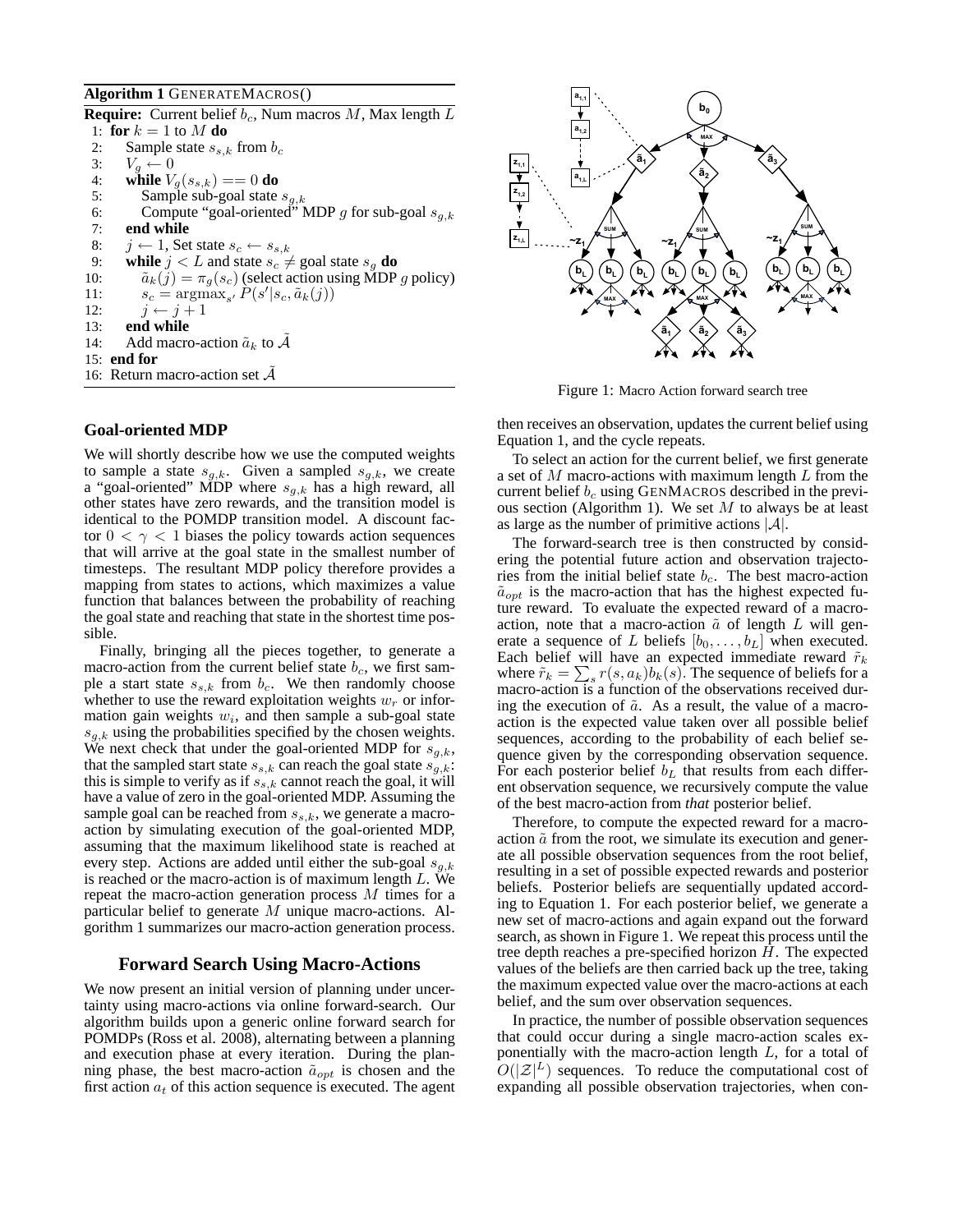### **Algorithm 2** PUMA

**Require:** Current belief  $b_c$ , Planning horizon  $H$ , Planning time  $t_{plan}$ , Num macros M, Num obs. traj. samples  $N_z$ 1:  $t_{elapped} = 0; L = H; b_e = b_c$ 2: **while**  $t_{elapped} < t_{plan}$  **do** 3:  $A = \text{GENMACROS}(b_e, M, L)$ 4: **for** each macro-action  $\tilde{a}_k \in A$  **do**<br>5: **for**  $i = 1 : N_z$  **do** for  $i = 1 : N_z$  do 6: Sample observation traj  $\tilde{z}_i$  from  $b_e$  and  $\tilde{a}_k$ <br>7:  $b_i = \text{UPDATEBELIEF}(b_e, \tilde{a}_k, \tilde{z}_i)$ 7:  $b_i = \text{UPDATEBELIEF}(b_e, \tilde{a}_k, \tilde{z}_i)$ <br>8: Compute  $V(b_i)$  by recursive for 8: Compute  $V(b_i)$  by recursive forward search<br>9: **end for** end for 10:  $Q(b_e, \tilde{a}_k) = \sum_{i=1}^{N_z} V(b_i) / N_z$ 11: **end for** 12: Choose  $\tilde{a}_{refine}$  and  $b_{refine}$  to refine 13:  $L = Length(\tilde{a}_{refine})/2; b_e = b_{refine}$ 14: **end while** 15: Return  $\tilde{a}_{opt} = \arg \max_{\tilde{a}} Q(b_c, \tilde{a})$ 

structing a forward search tree, we only sample a small number  $N_z$  of observation sequences for each macro-action, which significantly reduces the computational complexity.

When the search reaches a depth of  $H$  primitive actions  $(H/L)$  macro-actions), the value of the posterior belief nodes is set to zero. As mentioned previously, a common practice is to use value heuristics at leaf nodes, but by being able to search deeper efficiently, our macro-action planners instead enable us to achieve good performance on several longer horizon problems without using value heuristics to estimate the cost-to-go from the leaf belief nodes.

### **Anytime Iterative Refinement**

One limitation of our procedure for generating macroactions is that plans based only on open-loop action sequences between sub-goals may not correspond to the optimal, or even a good policy. In particular, so far we have assumed that the user can provide a reasonable estimate of the maximum macro-action length  $L$ . However, it may not be obvious how to set  $L$  for a given problem; in some cases where fully-conditional planning is required for good performance, every primitive action should depend on the previous observation and  $L$  should be 1. To handle this issue, we extend the planner to allow the algorithm to converge to  $\epsilon$ -optimal performance for any POMDP in an any-time manner. Algorithm 2 shows the full PUMA algorithm.

If additional computation time is available after the initial tree is built and evaluated, we iteratively refine macroaction branches in the forward-search tree. To select the next macro-action and belief node to refine, we find the macro-action that is nearest to the root belief node and is of length  $L > 1$ . Ties are broken arbitrarily. Once a macroaction  $\tilde{a}_{refine}$  and belief node  $b_{refine}$  is chosen, the sequence of actions in the macro-action is pruned from its original length ( $Length(\tilde{a}_{refine})$ ) to a maximum length of Length( $\tilde{a}_{refine}$ )/2. A new belief node b' is created by taking the pruned macro-action from  $b_{refine}$ , and  $V(b')$  is computed using forward search. The new value is propagated up the tree, and if the root belief node  $b_c$  has a macro-action with a higher expected value, the best macro-action  $\tilde{a}_{opt}$  is updated. Note that we always include the value of the old Llength  $\tilde{a}_{refine}$  when computing the new best macro-action, therefore ensuring that the new policy space after a refinement has occurred always includes the old policy space. This cycle repeats until all computation time available for planning  $t_{plan}$  has expired; this process gradually increases the amount of conditional branching in the tree.

The process of generating macro-actions, performing an initial search and then iterative improvement is our complete *planning under uncertainty with macro-actions* algorithm, PUMA.

#### **Analysis**

For completeness we include the following performance bound:

**Theorem 1.** *Let* H *be the primitive-action horizon length used in the PUMA algorithm. Assume that at least*  $|\mathcal{Z}|$ *unique observation sequences are sampled per macroaction. Then, as the amount of computational time available for selecting an action increases, the PUMA policy followed will converge to an ε-optimal policy where* 

$$
\epsilon = \frac{\gamma^{H+1} \max_{a,s} r(s,a)}{1 - \gamma}.
$$
 (6)

*Proof.* First note the PUMA macro-action creation process ensures that at a given macro-action branching point, there are always at least  $|\mathcal{A}|$  unique macro-actions. As the amount of time available to select an action for the root belief increases, the PUMA splitting criteria ensures that eventually all macro-actions in the forward search tree will be refined to length one. Combined with the prior condition on the number of unique macro-actions and the stated assumption on the number of unique sampled observation sequences, the forward search tree will become a fully-conditional  $H$ -depth tree, with all actions are expanded at each depth, followed by all observations. Therefore, the action-values at the root belief will be exactly the  $H$ -step value of taking those actions from the root belief. Now, recall from Puterman (1994) that the difference between the belief-action  $H$ -horizon optimal value  $Q_H(b, a)$ , and the belief-action infinite-horizon optimal value  $Q^*(b, a)$  is bounded:

$$
Q^*(b, a) - Q_H(b, a) \le \frac{\gamma^{H+1} \max_{a, s} r(s, a)}{1 - \gamma} \tag{7}
$$

Therefore, since in the limit of computational time PUMA converges to the optimal  $H$ -horizon policy for the current belief, the value of the PUMA policy is guaranteed to be at worst  $\epsilon$ -close to the optimal infinite-horizon policy. П

Note Theorem 1 provides a principled way to select the planning horizon H based on the desired  $\epsilon$  value. In addition, Theorem 1 shows that PUMA removes a limitation of many macro-action planners that do not guarantee good performance on problems that require a fully-conditional policy.

### **Performance and Planning Time**

If all observation trajectories are exhaustively enumerated and weighted by their probability, then the computed root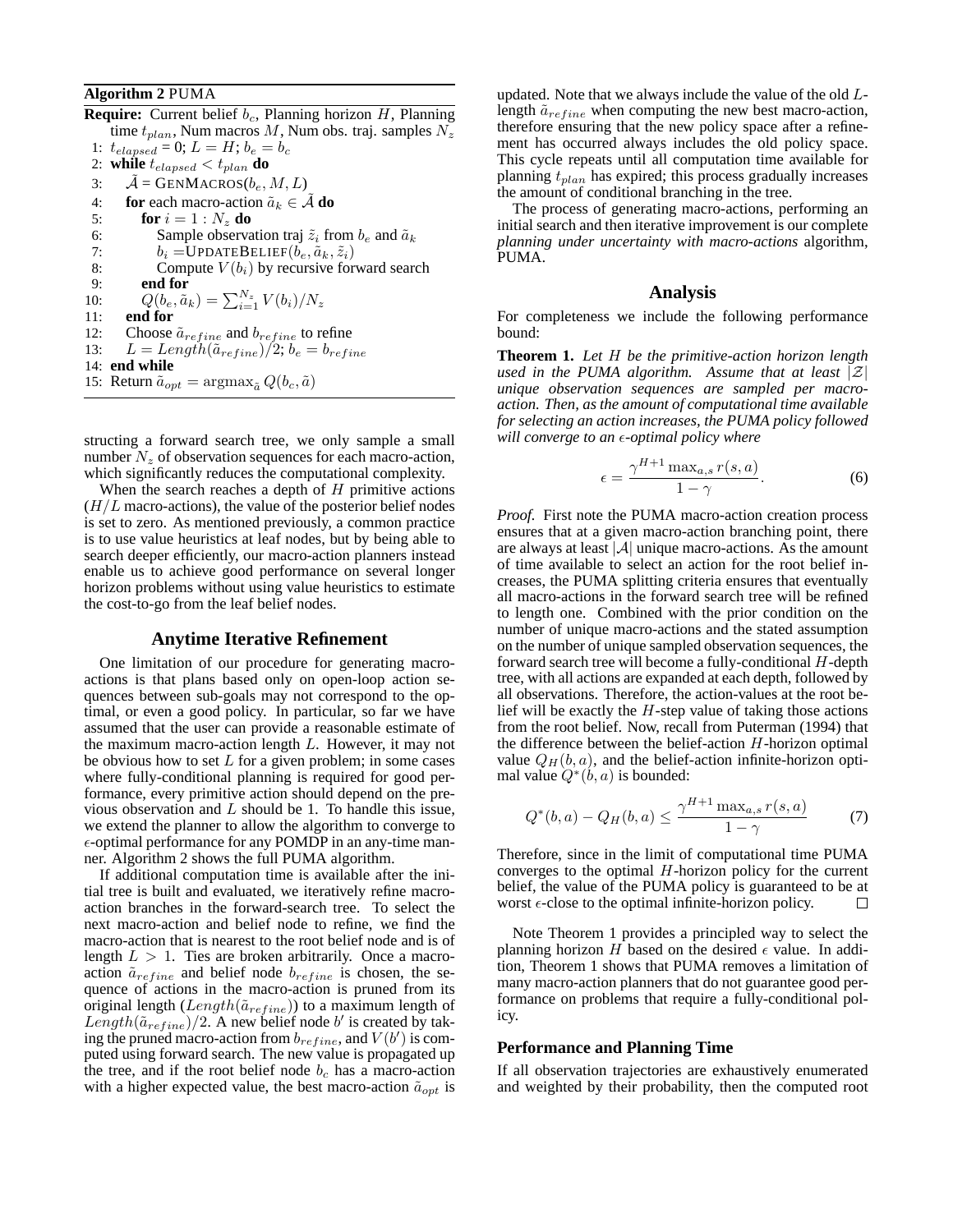belief-action values are the exact belief-action values of following the macro-action tree policy. Since the new policy space after a macro-action refinement always includes the original policy space, plus new potential policies due to the additional conditional branching, the new (exact) computed values at the root node will be at least the same value as they were before the split occurred, or a higher value. In this case, the computed root-belief node value is guaranteed to monotonically increase as the tree is iteratively refined given more planning time.

The computational complexity of PUMA is a function of the number of nodes in the forward search tree, plus an additional cost for macro-action generation. MDPs with different sampled sub-goals can be solved once and the solutions stored, amortizing the cost over multiple steps of planning. As we iteratively refine each macro-action, the number of nodes grows to a full forward search. Therefore the PUMA cost converges to the cost of a full forward search, plus the overhead of iterative macro-action refinement.

Due to the prohibitive computational cost of enumerating all observation sequences in large horizons, PUMA only samples a small number of observation trajectories per macro-action. This yielded good empirical performance.

#### **Experiments**

The PUMA algorithm consists of two phases: an initial search process using automatically generated macro-actions, and then a subsequent phase of any-time iterative improvement. In order to analyze these two phases, we first evaluated PUMA with no iterative improvement, and then examined the effect of the refinement process.

**Experiments: Macro-Action Generation** We first compared the PUMA algorithm without iterative improvement to SARSOP (Kurniawati, Hsu, and Lee 2008), a state-ofthe-art offline POMDP planner. We begin with a variant of the scientific exploration RockSample (Smith and Simmons 2004) problem called the Information Search Rocksample (ISRS) problem (He and Roy 2009), shown in Figure 2(a). In  $ISRS(n,k)$  an agent explores and samples k rocks in a  $n \times n$  grid world. The positions of the agent (pink square) and the rocks (circles) are fully observable, but the value of each rock (good or bad) is unknown to the agent. At every timestep, the agent receives a binary observation of the value of each rock. The accuracy of this observation depends on the agent's proximity to rock information beacons (yellow squares) that each correspond to a particular rock. Unlike the original Rocksample problem, good performance on ISRS requires searching far into the future, in that an agent must plan first to visit beacons to identify the value of rocks before sampling rocks. Information is physically separated from reward.

The number of sampled macro-actions  $M$  is an input parameter: as we increase M PUMA quickly achieves performance equivalent to a macro-action algorithm that uses the hand-coded macros (Figure 2(b)) at a slightly larger computational cost. This suggests our macro-action generation algorithm is a good heuristic for finding effective macroactions. H was limited to 15 for computational reasons. L was set to 5, based on experimental evidence that forwardsearch action branching is normally computationally limited to 3 successive branches  $(H/3 = 5)$ .

|               | Ave. reward       | Offline | Online |
|---------------|-------------------|---------|--------|
|               |                   | time    | time   |
| Noisy Tiger   |                   |         |        |
| <b>SARSOP</b> | $-38.61 \pm 0.53$ | 0.50    | 0.000  |
| Naive fs.     | $-41.19 \pm 1.70$ | 0.000   | 0.018  |
| <b>PUMA</b>   | $-41.67 \pm 1.66$ | 0.000   | 5.18   |
| ISRS(8,5)     |                   |         |        |
| <b>SARSOP</b> | $12.10 \pm 0.26$  | 10000   | 0.000  |
| Naive fs.     | $9.56 \pm 1.08$   | 0.000   | 3.36   |
| Hand-coded    | $19.71 \pm 0.63$  | 0.000   | 0.74   |
| <b>PUMA</b>   | $17.38 \pm 1.41$  | 0.000   | 162.48 |
| Tracking (50) |                   |         |        |
| Naive fs      | $19.58 \pm 0.42$  | 0.000   | 0.023  |
| Hand-coded    | $27.48 \pm 0.49$  | 0.000   | 1.010  |
| <b>PUMA</b>   | $35.55 \pm 1.28$  | 0.000   | 28.52  |

Table 1: Summary of experimental results using the best explored parameters for each algorithm.

As a second example, we introduce a larger, multi-target extension of the single target-tracking problem introduced by Hsu, Lee, and Rong (2008): see Figure 2(c). At every timestep, each of the two targets move probabilistically zero, one or two steps forward on a track with 50 states. The agent can move along the track one or two steps forward, one or two steps backwards, or can stay at the same spot. The agent receives a large positive reward if it is in the vicinity of the targets whenever either of the targets land in the yellow square regions, and a negative reward if it is not close to a region when a target enters a yellow region. A small cost is incurred for every movement action. The agent obtains a noisy observation of the target's position when it is in the vicinity of the target.

Although this problem is inherently factored, offline approaches are typically unable to take advantage of the factored properties of the problem domains. The problem has 50 environmental states, but the model results in  $50^3$  = 125, 000 non-factored states, a problem that is not representable, let alone solvable, by offline non-factored approaches. Note that the forward search approach allows us to exploit the factored nature of the problem domain for increased efficiency when updating the beliefs and calculating expected rewards. We compared PUMA to a traditional forward search, as well as a macro-action forward search algorithm where the macro-actions were specified using domain knowledge. Figure 2(d) shows that when a large number of macro-actions are automatically generated, the PUMA algorithm actually outperforms a policy using hand-coded macro-actions.

**Experimental results: Refinement** We examined the performance of iterative refinement on ISRS and tracking. As the amount of available online computation time increases, the iterative refinement of the macro-action forward search tree improves performance in the ISRS problem, as shown in Figure 3(a). Using 15 macro-actions at each branch point, the algorithm evolves from being an unconditional planner  $(L = H)$ , where performance is worse than both a traditional forward search and SARSOP, into a semiconditional planner where conditioning at different points in the planning horizon results in better performance than alternative POMDP approaches. Iterative refinement also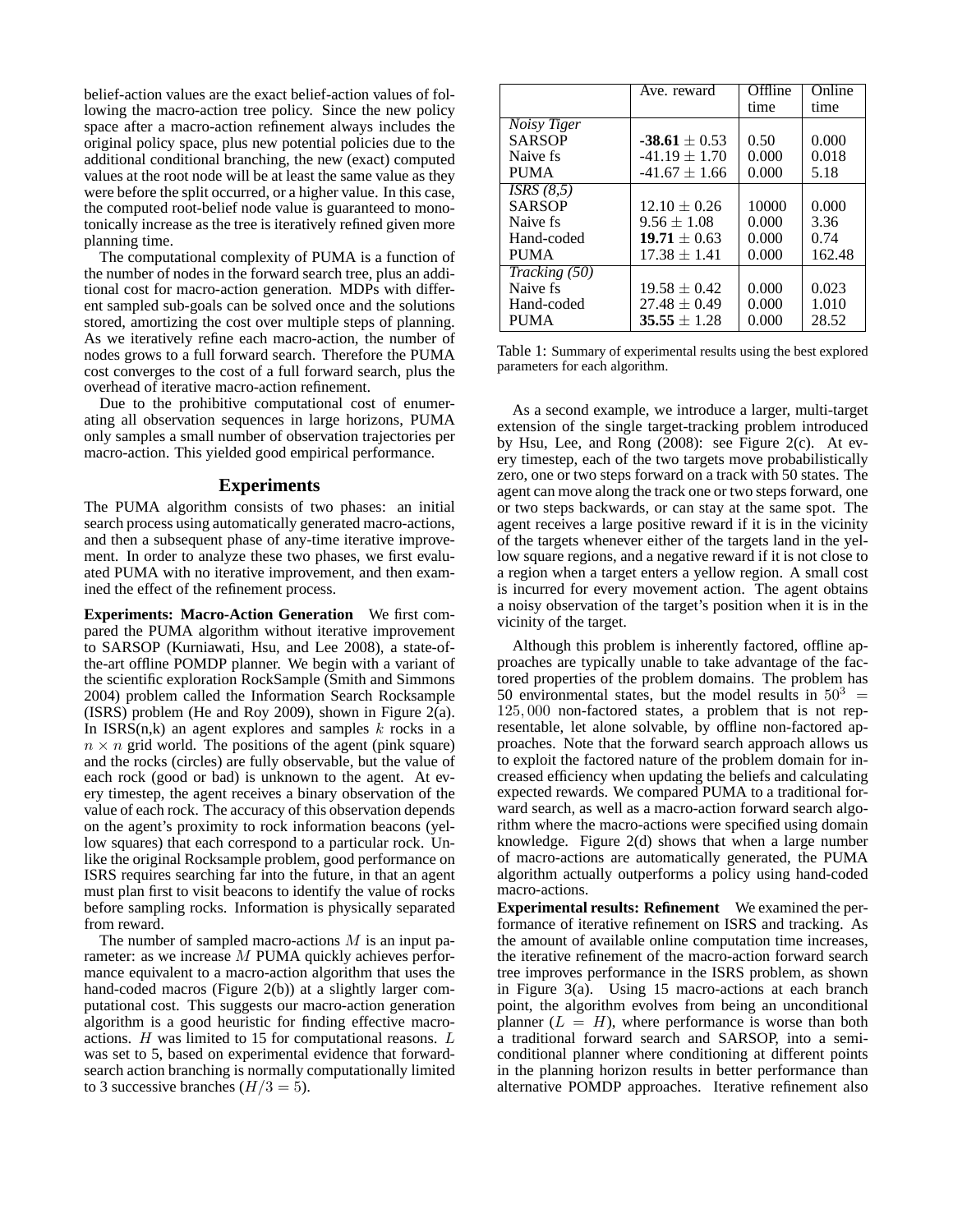

Figure 2: (a) ISRS problem: Agent (purple square) has to retrieve rocks of high value (white circles). It receives noisy observations of each rock's value; observation accuracy increases with proximity to information beacons (yellow square). (c) Tracking: Yellow squares are regions of high value. When the agent (helicopter) is over a target (cars) as the target enters a yellow square, a large positive reward is obtained. If a target enters a yellow square without the agent present, a large negative reward is gained. (b,d) Performance of PUMA (blue line) without refinement improves when more macro-actions are used, outperforming SARSOP (green dotted line) and for target-tracking, even outperforming a forward search algorithm which uses hand-coded macro-actions (black cross).



Figure 3: Performance of PUMA (blue line) as more planning time is allocated for iterative refinement, compared to traditional forward search (red line) out to a progressively longer horizon, SARSOP (green dotted line), and hand-coded macro-action forward search (black cross).

improves performance in the target-tracking problem (Figure 3(b)), though empirically the performance does not improve monotonically with more planning time.

We also applied PUMA to a POMDP benchmark problem, Tiger, to demonstrate that the design of PUMA still allows good performance on problems that are not well suited to macro-actions, albeit at higher computational cost. Tiger is a small POMDP problem that offers two challenges to semi-conditional planners. First, it requires fully conditional planning to achieve good performance. Second, good action sequences depend on multiple "listen" actions that do not actually change the state itself: approaches such as the Milestone Guided Sampling (MiGS) algorithm of Kurniawati et al. (2009) that generate macro-actions based only on sampling state sub-goals will fail. To require planning to a longer horizon, the observation noise was increased from the standard model of 0.15 noise to 0.35 noise, such that the agent has a lower probability of obtaining an accurate observation when it executes the "listen" action: we call this "Noisy Tiger." PUMA iteratively refines the macroactions until it reaches a primitive forward search of horizon 5, where all primitive actions are considered at each depth: Figure 3(c) shows the PUMA algorithm converging towards the optimal policy as more computation time is made available for planning. Table 1 summarizes the results of the different algorithms for each POMDP problem.

**Experiments: When to use semi-conditional planners?** To deploy semi-conditional planners effectively, it is necessary to understand the conditions under which a planner can generate good policies without having to condition on the observations after every action. Ideally one would have a classifier function or score that, given an input POMDP specification, could determine whether semiconditional planning is likely to be beneficial. Towards this

goal, our preliminary investigations suggest that reward variance is likely to be an important domain characteristic which helps determines whether frequent conditioning on observations is required. More precisely, if  $R_{\mu}(a_i)$  and  $R_{\sigma}(a_i)$ are the reward mean and variance, respectively, for action  $a_i$  over all states, the average reward variance  $R_{\overline{\sigma}}$  can be found by averaging  $R_{\sigma}(a_i)$  across all actions. A small  $R_{\overline{\sigma}}$ means that taking a particular action from any of the states will result in very similar rewards, except perhaps for a few states where the agent will receive a drastically different reward for taking the same action. Therefore, if  $R_{\overline{\sigma}}$  is small, a planner can often accurately calculate the expected reward associated with a macro-action without having to condition after every action.

We explored this hypothesis by first modifying the ISRS problem so that the agent's position is partially observable and its transition model is stochastic. We also introduce "potholes" into the problem, whereby the agent incurs a negative reward when it enters any grid cell with a pothole. Increasing the number of potholes also increases the average reward variance  $R_{\overline{\sigma}}$ . Figure 4 shows the performance of PUMA, versus SARSOP, as the reward variance increases. As the reward variance increases, the semi-conditional planner experiences a much steeper decline in performance relative to SARSOP, as our hypothesis predicted. Nevertheless, measuring the reward variance alone ignores the observation model and process noise, both of which affect the planner's ability to accurately plan for many steps in an open-loop fashion. We seek to explore other criteria in future research.

## **Related Work**

Macro-action planning formalisms for fully-observable environments include semi-Markov Decision Processes and the options framework (Sutton, Precup, and Singh 1999).